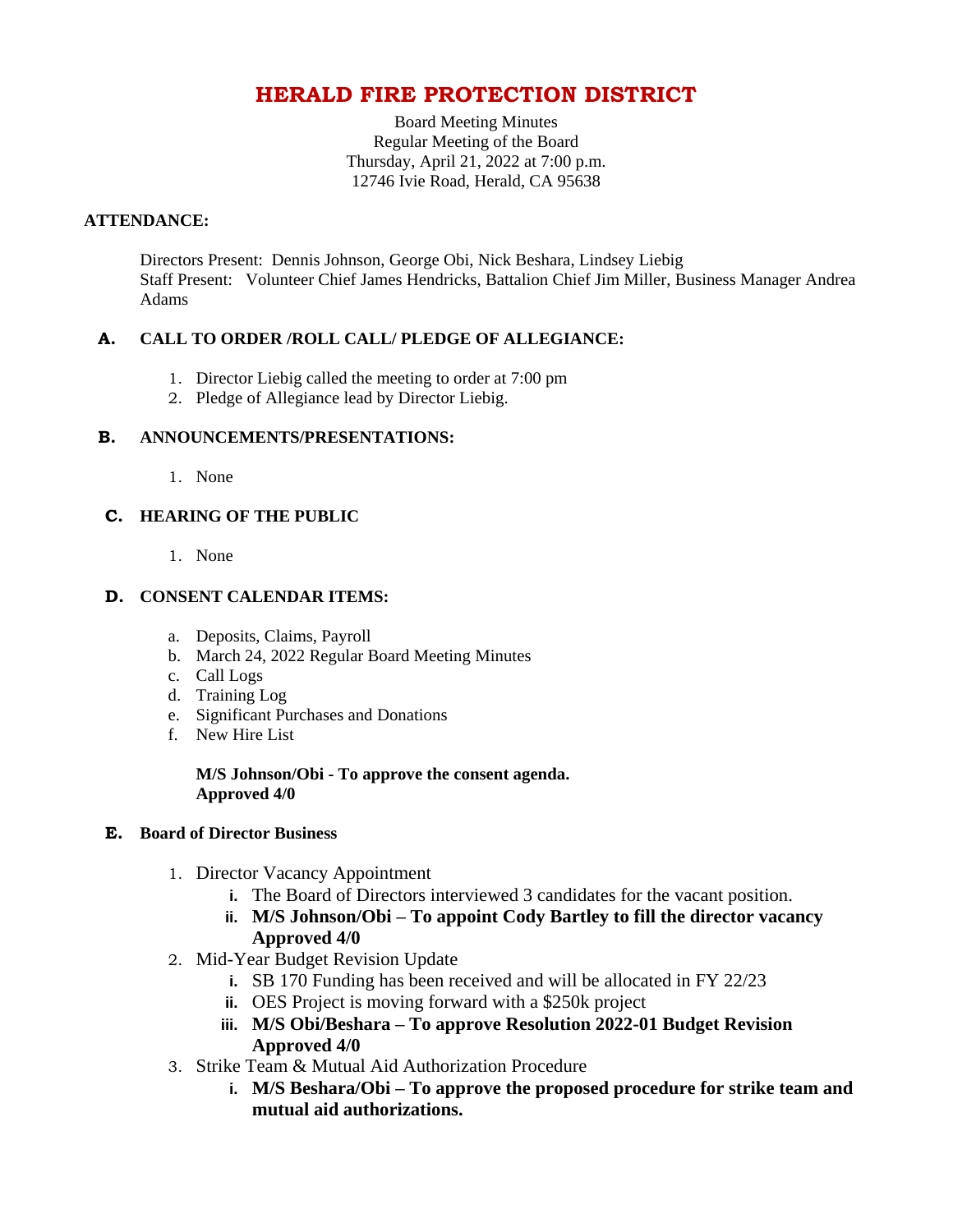# **HERALD FIRE PROTECTION DISTRICT**

- **ii. Approved 4/0**
- 4. Annual Policy Review for Policy 3400, 3500, 4000, 4010, 4015, 4020
	- **i. M/S Johnson/Beshara – To approve the policies as presented. Approved 4/0**
- 5. HVAC System Bid Review
	- **i.** Defer to FY 22/23 and pursue hiring a general contractor to oversee all facility upgrades
- 6. Resolution Calling the Election
	- **i. M/S Johnson/Obi – To approve the resolution as presented. Approved 4/0**

## **F. ADMINISTRATIVE REPORTS:**

Volunteer Chief Hendricks provided a detailed written report.

- i. Average response time was 8:37
- ii. Training Sessions: 75 hours/138.5 sessions
- Business Manager Report
	- a. Report provided

## **G. COMMITTEE REPORTS:**

Apparatus/Facilities: Finalizing OES funding. Water tender should be arriving in August, Grass rigs should be arriving in late August and Type I engine contracts are signed. SCBA's have been delivered. Budget/Staffing: FY 22/23 budget prep is underway Policy: Continue policy review

#### **H. BOARD REPORTS:**

Director Johnson – Welcome to Cody. Director Obi – Welcome to Cody. Director Beshara – Welcome to Cody. Director Liebig – Welcome to Cody. Need to move May meeting to 5/26.

#### **I. PENDING AGENDA REQUESTS:**

- 1. Policy Review Remaining 3000
- 2. Strike Team Engagement
- 3. Swearing in Ceremony

#### **J. ADJOURNMENT:**

Board adjourned at 8:04 p.m.

#### **M/S** Beshara/Obi – To adjourn the meeting. **Approved without objection.**

Respectfully submitted,

\_\_\_\_\_\_\_\_\_\_\_\_\_\_\_\_\_\_\_\_\_\_\_\_

Andrea Adams Board Secretary

Approved: